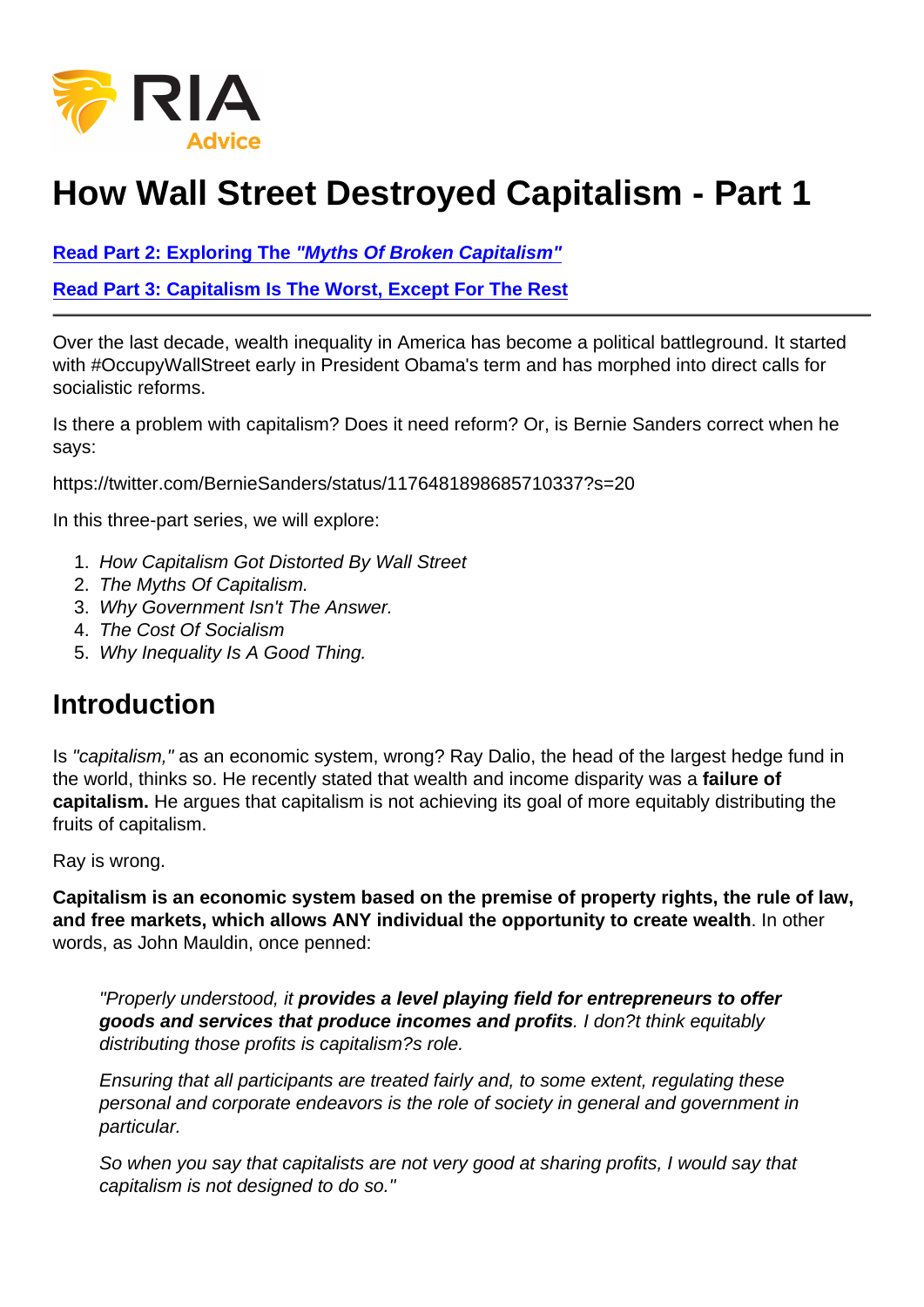So, what type of economic system do you have when profits, goods, and services are shared on an equal basis? "Socialism."

Importantly, what Ray Dalio is referring to is not a problem of "capitalism," it is a problem of Wall Street.

## How Capitalism Got Distorted By Wall Street

Despite all of the angst surrounding the idea of capitalism, it has benefited all Americans very well. Currently, the median income for the U.S. is \$59,039. If you are trying to raise a family of four on that income, it certainly doesn't make you feel very rich.

However, when compared to the rest of the world, the byproduct of capitalism is a wealth standard far above that of any other country.

According to the[?Global Rich List](http://www.globalrichlist.com/), a \$32,400 annual income will easily place American school teachers, registered nurses, and other modestly-salaried individuals, among the global top 1% of earners.

Nonetheless, there is little arguing that when 1% of the country controls more wealth than the bottom 80%, something certainly doesn't seem right.

"Wealth is distributed in a highly unequal fashion, with the wealthiest 1 percent of families in the United States holding about 40 percent of all wealth and the bottom 90 percent of families holding less than one-quarter of all wealth."? - [Washington Center](https://equitablegrowth.org/the-distribution-of-wealth-in-the-united-states-and-implications-for-a-net-worth-tax/) [For Equitable Growth](https://equitablegrowth.org/the-distribution-of-wealth-in-the-united-states-and-implications-for-a-net-worth-tax/)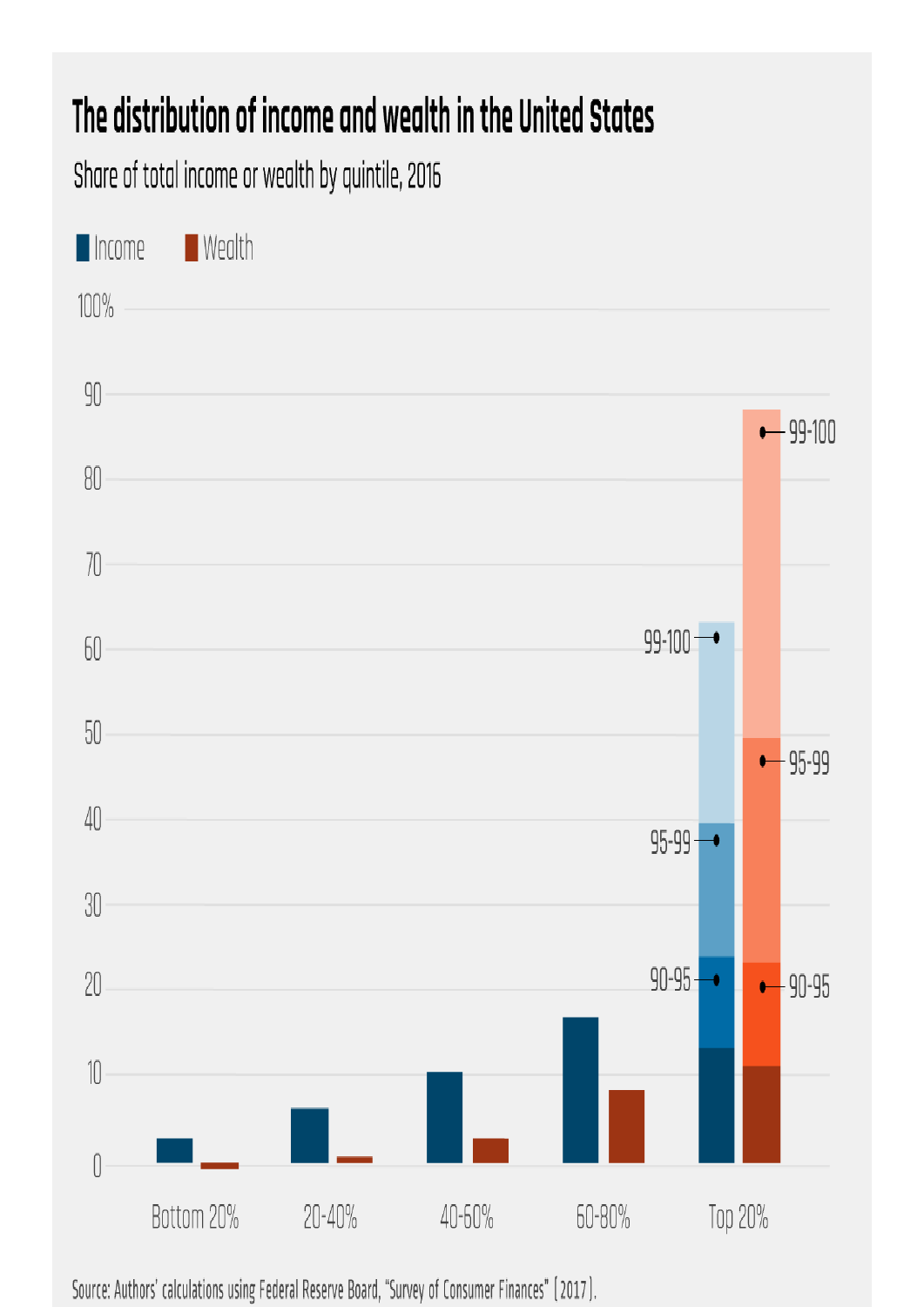This division between the "rich" and "poor" has become a??political football??perfectly suited for the 2019 primaries as the??wealth gap??in America has become a visible chasm.

Here is what you need to be aware of.?**The debates over capitalism aren't about Mike Jones, who started an auto mechanic repair shop. Nor, are they about Annie Smith, who opened a personal training studio down the street from her home.** Mike and Annie are participating, and taking advantage of, a capitalist economy where the freedom to compete allows them to earn more wealth than simply "working for the man."?

Should Mike and Annie, who have taken risks as entrepreneurs, be forced to share the fruits of their 50-70 work weeks, with everyone else who did not take those risks? It's pretty obvious the answer is "no."?

So, if "capitalism" at its most basic core is **NOT broken**, then what are we discussing?

**The debate should be focused on the "distortion of capitalism" by Wall Street,** and the ongoing share repurchases, which invoke images of corporate greed, inequality, and populism.



However, we should "hate the game," not the "player."

**The buyback boom began with Bill Clinton?s 1993 attempt to reign in CEO pay.**?Clinton thought, incorrectly, that by restricting corporations to expensing only the first \$1 million in CEO compensation for corporate tax purposes, corporate boards would limit the amount of money they doled out to CEO?s.

To Bill?s chagrin, corporations quickly shifted compensation schemes for their executives to stockbased compensation. Subsequently, CEO pay rose even higher, and the gap between profits and wages has become vastly distorted. Rising profitability, fewer employees, and increased productivity per employee has all contributed to the surging ?wealth gap??between the rich and the poor.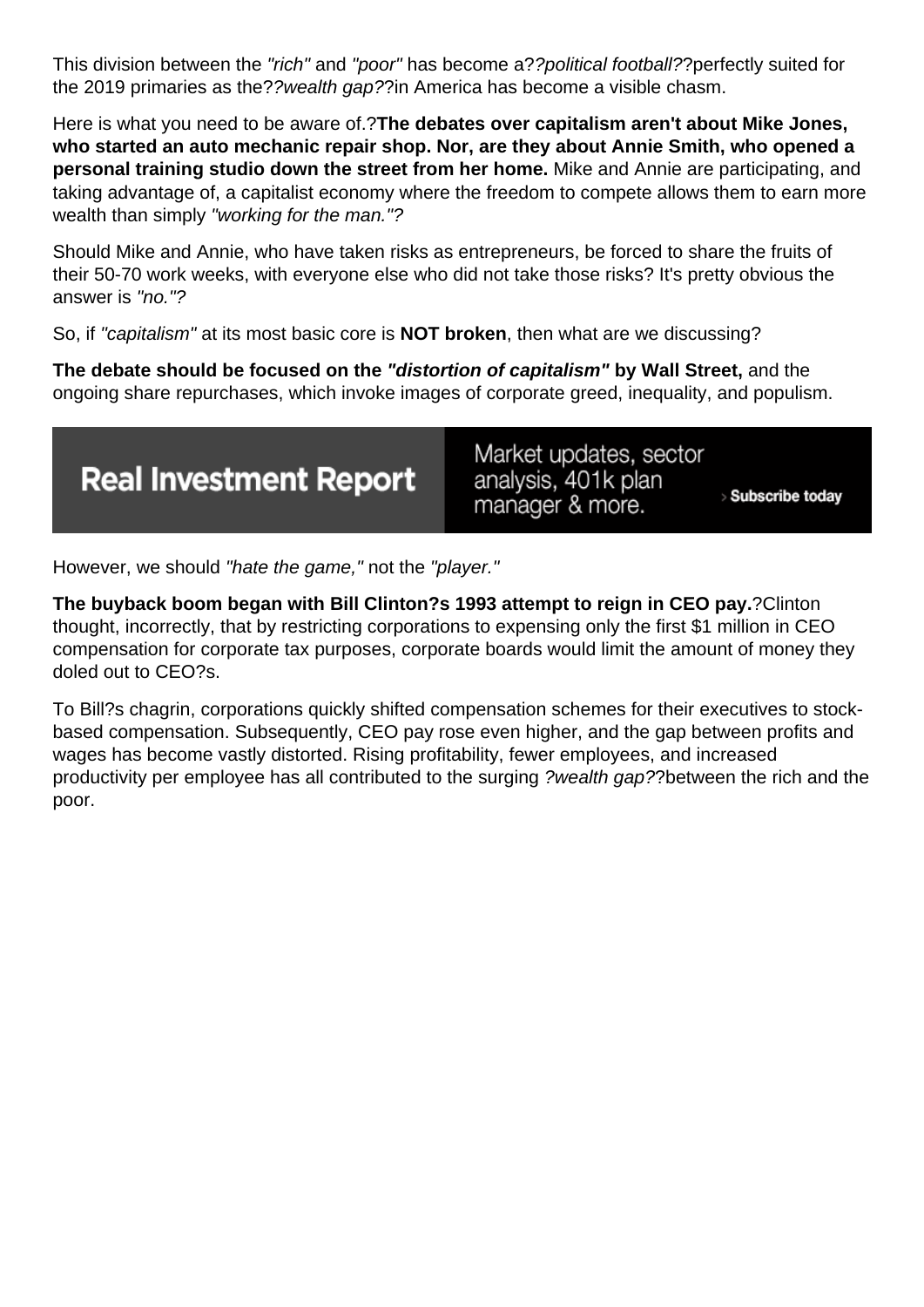In 1982, according to the Economic Policy Institute,?the average CEO earned?50?times the average production worker. ?Today, the CEO Pay Ratio is 144 times the average worker ?with most of the gains a result of stock options and awards.

You can understand why it is a political ?hot topic? for 2020.

The debate over share repurchases came to the fore following the tax cuts in December of 2017. The bill was targeted at corporations and lowered the tax rate from 35% to 21%. The tax cut plan was??sold??the the American public [as a??trickle down? plan,](https://realinvestmentadvice.com/the-data-is-in-tax-cuts-and-the-failure-to-trickle-down/) and by giving money back to corporations; they would hire more workers, increase wages, and invest in America.

Unsurprisingly, it didn?t happen as the money primarily went to share repurchases.

The reality is that stock buybacks only create an illusion of profitability. Such activities do not spur economic growth or generate real wealth for shareholders, but it does provide the basis for with which to keep Wall Street satisfied and stock option compensated executives happy.

A recent study by the Securities & Exchange Commission supports this claim.

• SEC research found that?many corporate executives? [sell significant amounts?](https://finance.yahoo.com/news/sec-executives-sell-after-buybacks-stock-underperforms-193026227.html?ncid=twitter_yfsocialtw_l1gbd0noiom) of their own shares after their companies announce stock buybacks, ?Yahoo Finance reports.

Jesse Fried also wrote fo[r?the WSJ:](https://www.wsj.com/articles/the-real-problem-with-stock-buybacks-1530903118)

?The real problem is that buybacks, unlike dividends, can be used to systematically transfer value from shareholders to executives . ?Researchers have